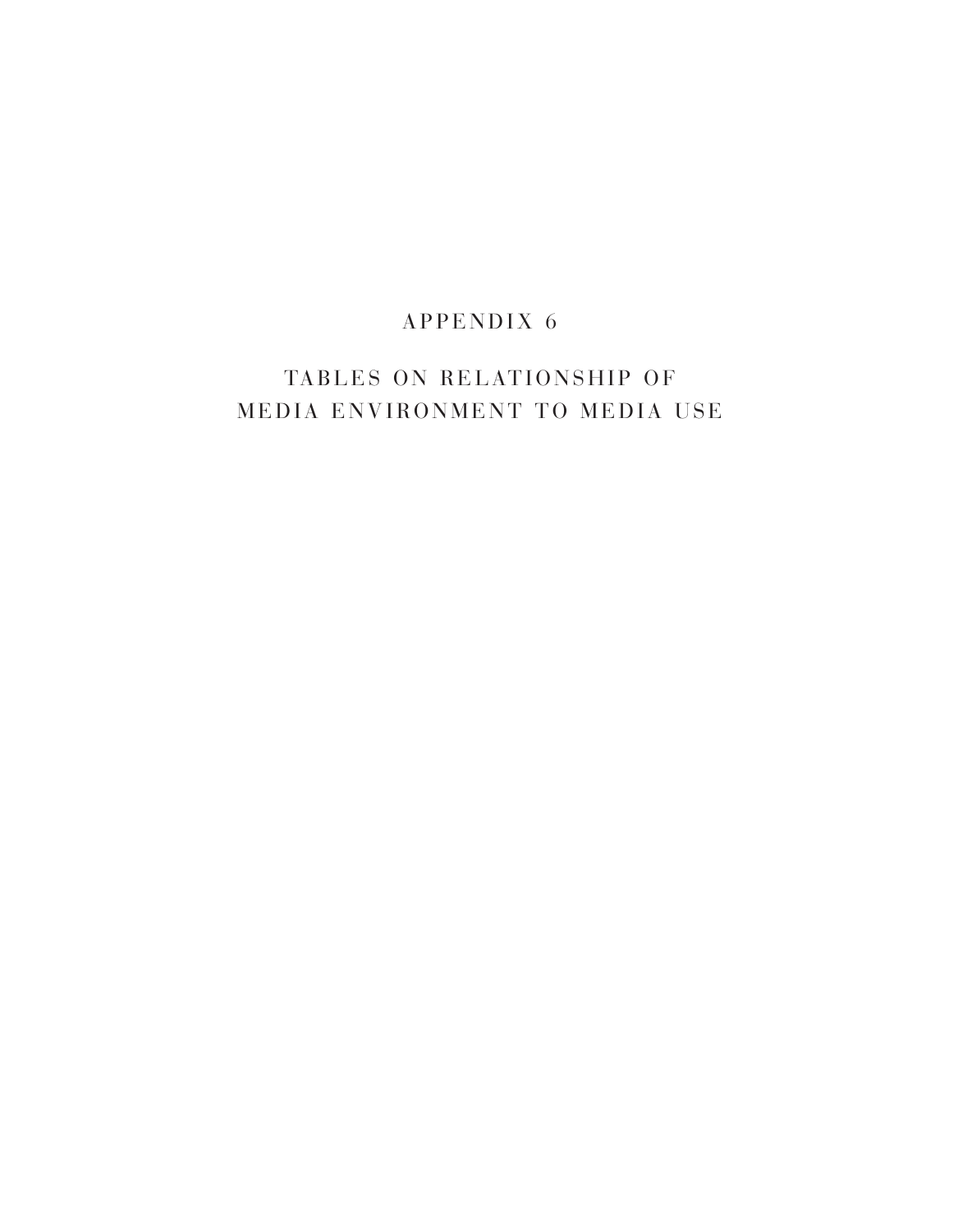### **APPENDIX 6.1**

Bedroom Media and Media Exposure —Time Spent with Each Medium, by 8- to 18-Year-Olds With or Without...

|                                         | <b>Total</b><br>media<br>exposure | Reading                  | TV                           | <b>Recorded</b><br>TV/videos/<br><b>DVDs/movies</b> | games<br>total    | Video Video game<br>console<br>player | Music                    | Computer                 |
|-----------------------------------------|-----------------------------------|--------------------------|------------------------------|-----------------------------------------------------|-------------------|---------------------------------------|--------------------------|--------------------------|
| TV in bedroom                           |                                   |                          |                              |                                                     |                   |                                       |                          |                          |
| Yes                                     | 9:09 <sup>d</sup>                 | $0:38^{a}$               | $3:31^{a}$                   | $1:16^{a}$                                          | $0:57^a$          | $0:38^{a}$                            | 1:46                     | 1:02                     |
| No                                      | $7:07^{b}$                        | $0:54^{b}$               | $2:04^{b}$                   | 0.58 <sup>b</sup>                                   | 0:30 <sup>b</sup> | $0:17^{b}$                            | 1:40                     | 1:01                     |
| Video game player<br>in bedroom         |                                   |                          |                              |                                                     |                   |                                       |                          |                          |
| Yes                                     | $9:42^a$                          | 0:39                     | $3:37^a$                     | $1:23^{\text{d}}$                                   | $1:10^{d}$        | $0:47^{\text{a}}$                     | 1:46                     | 1:05                     |
| No                                      | $7:23^{b}$                        | 0:47                     | $2:30^{b}$                   | $0:58^{b}$                                          | $0:26^{b}$        | $0:15^{b}$                            | 1:43                     | 0:60                     |
| <b>Computer or laptop</b><br>in bedroom |                                   |                          |                              |                                                     |                   |                                       |                          |                          |
| Yes<br>Others                           | $9:58^{a}$<br>$7:48^{b}$          | $0:48^{a}$<br>$0:40^{b}$ | $3:21^{\circ}$<br>$2:55^{b}$ | $1:23^{\text{a}}$<br>$1:05^{b}$                     | 0:56<br>0:46      | $0:37^a$<br>$0:29^{b}$                | $1:60^{a}$<br>$1:35^{b}$ | $1:30^{d}$<br>$0:47^{b}$ |

*Note: See Appendix 2.1 for a full description of the system of superscripted letters (a,b,c) and double daggers (‡) used to denote statistical significance in this table.* 

#### **APPENDIX 6.2**

### Rules and Media Exposure – Time Spent Using Each Medium by 7th- to 12th-Graders Who Have...

|                        | <b>Total</b><br>media<br>exposure | Reading           | TV         | <b>Recorded</b><br>TV/videos/<br>DVDs/movies | games<br>total | Video Video game<br>console<br>player | Music             | Computer          | Internet          |
|------------------------|-----------------------------------|-------------------|------------|----------------------------------------------|----------------|---------------------------------------|-------------------|-------------------|-------------------|
| TV                     |                                   |                   |            |                                              |                |                                       |                   |                   |                   |
| Rules about TV         |                                   |                   |            |                                              |                |                                       |                   |                   |                   |
| content or time        | 7:07 <sup>d</sup>                 | 0:50 <sup>d</sup> | $2:18^{a}$ | 1:07                                         | 0:32           | $0:18^{a}$                            | 1:30 <sup>d</sup> | 0:50 <sup>d</sup> | 0:37 <sup>a</sup> |
| No TV rules            | 8:57b                             | $0:38^{b}$        | $2:58^{b}$ | 1:01                                         | 0:40           | $0:28^{b}$                            | $2:19^{b}$        | $1:21^{b}$        | $1:06^{b}$        |
| Computer               |                                   |                   |            |                                              |                |                                       |                   |                   |                   |
| Rules about computer   |                                   |                   |            |                                              |                |                                       |                   |                   |                   |
| content or time        | 8:22                              | 0:43              | 2:36       | 1:06                                         | 0:42           | 0:25                                  | 1:59              | 1:15              | 0:59              |
| No computer rules      | 8:59                              | 0:36              | 2:59       | 0:58                                         | 0:39           | 0:28                                  | 2:20              | 1:27              | 1:12              |
| <b>Video games</b>     |                                   |                   |            |                                              |                |                                       |                   |                   |                   |
| Rules about video game |                                   |                   |            |                                              |                |                                       |                   |                   |                   |
| content or time        | 8:36                              | 0:43              | 2:52       | 1:20                                         | 0:45           | 0:25                                  | 1:51              | 1:05              | 0:48              |
| No video game rules    | 8:59                              | 0:34              | 3:04       | 0:58                                         | 0:45           | 0:31                                  | 2:18              | 1:21              | 1:06              |

*Note: In all of the above categories, respondents indicated at least one of two items: that their parents have 1) rules about content (which shows, video games, computer activities) OR 2) rules about how long they can spend using the medium. See Appendix 2.1 for a full description of the system of superscripted letters (a,b,c) and double daggers (#) used to denote statistical significance in this table.*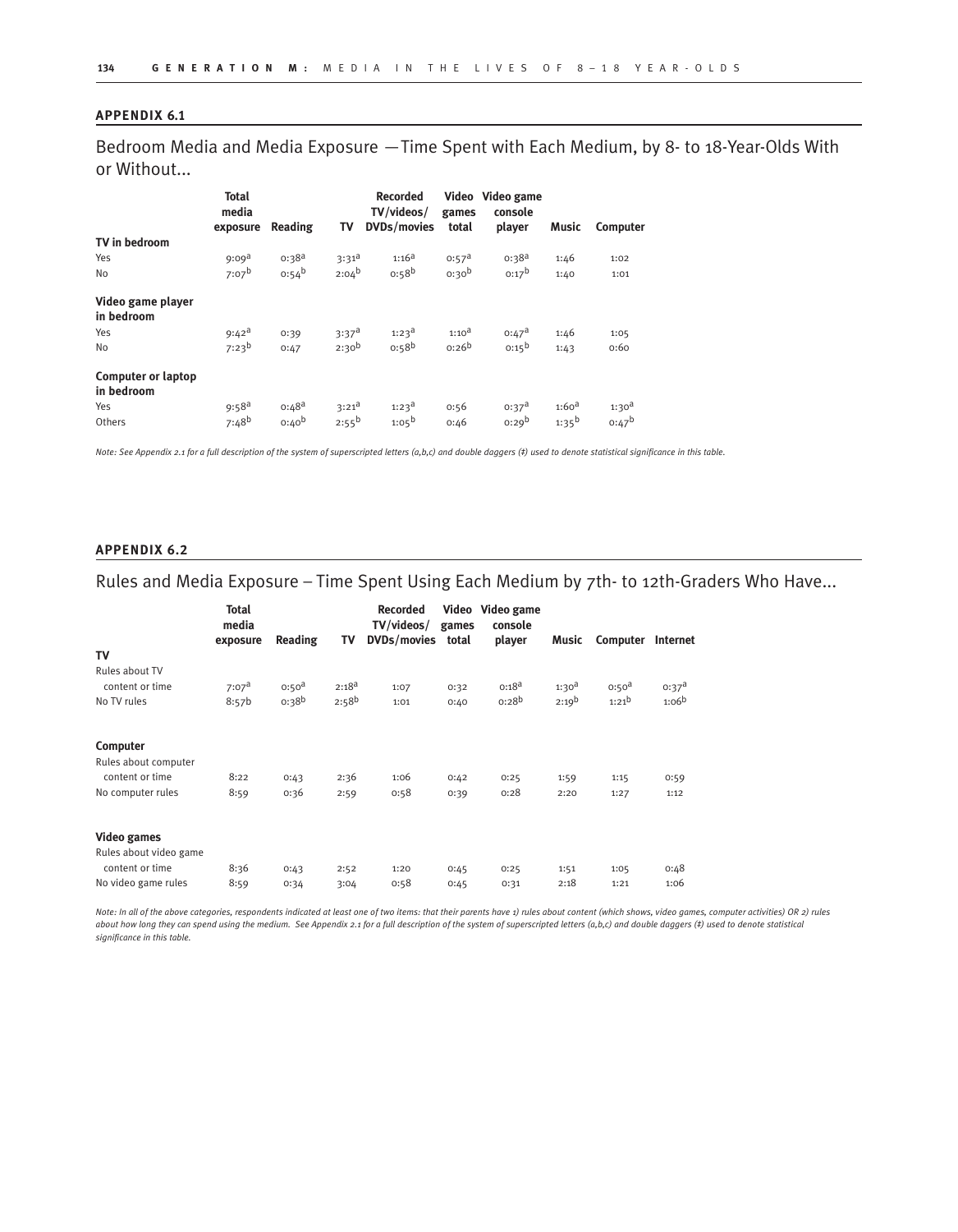### **APPENDIX 6.3**

# Rules About Media Time and Media Exposure

|                                                            | <b>Total</b><br>media<br>exposure Reading |                                        | TV                              | <b>Recorded</b><br>TV/videos/ games<br>DVDs/movies total |                                 | Video Video game<br>console<br>player | Music                  | Computer Internet               |                                 |
|------------------------------------------------------------|-------------------------------------------|----------------------------------------|---------------------------------|----------------------------------------------------------|---------------------------------|---------------------------------------|------------------------|---------------------------------|---------------------------------|
| Time spent using<br>each medium by<br>8- to 18-year-olds:  |                                           |                                        |                                 |                                                          |                                 |                                       |                        |                                 |                                 |
| Computer                                                   |                                           |                                        |                                 |                                                          |                                 |                                       |                        |                                 |                                 |
| Rules about computer time 8:34<br>No rules about computer  |                                           | $0:54^{\text{a}}$                      | 2:58                            | 1:10                                                     | 0:50                            | 0:31                                  | 1:36                   | 1:05                            | 0:49                            |
| time                                                       | 8:43                                      | $0:36^{b}$                             | 3:07                            | 1:10                                                     | 0:47                            | 0:32                                  | 1:50                   | 1:12                            | 0:57                            |
| <b>Video games</b><br>Rules about video game               |                                           |                                        |                                 |                                                          |                                 | $0:26^{a}$                            |                        |                                 |                                 |
| time<br>No rules about video                               | $8:04^{\text{a}}$                         | 0:50 <sup>d</sup>                      | 3:03                            | 1:12                                                     | $0:45^{\text{a}}$               |                                       | $1:28^{a}$             | $0:46^{a}$                      | $0:33^{\text{a}}$               |
| game time                                                  | $9:11^{b}$                                | 0:36 <sup>b</sup>                      | 3:20                            | 1:13                                                     | 1:00 <sup>b</sup>               | 0:40 <sup>b</sup>                     | $1:52^{b}$             | 1:10 <sup>b</sup>               | $0:55^{b}$                      |
| Time spent using<br>each medium by<br>7th-to 12th-graders: |                                           |                                        |                                 |                                                          |                                 |                                       |                        |                                 |                                 |
| TV                                                         |                                           |                                        |                                 |                                                          |                                 |                                       |                        |                                 |                                 |
| Rules about TV time<br>No rules about TV time              | $6:14^{\text{a}}$<br>$8:56^{b}$           | $0:53^{\text{a}}$<br>0:39 <sup>b</sup> | $1:55^{\text{a}}$<br>$2:58^{b}$ | 1:02<br>1:03                                             | $0:25^{\text{a}}$<br>$0:41^{b}$ | 0:17<br>0:27                          | $1:16^a$<br>$2:16^{b}$ | $0:43^{\text{a}}$<br>$1:19^{b}$ | $0:33^{\text{a}}$<br>$1:05^{b}$ |
| Computer                                                   |                                           |                                        |                                 |                                                          |                                 |                                       |                        |                                 |                                 |
| Rules about computer time<br>No rules about computer       | 8:51                                      | $0:49^{\text{a}}$                      | 2:32                            | 1:06                                                     | 0:46                            | 0:27                                  | 2:11                   | 1:27                            | 1:09                            |
| time                                                       | 8:34                                      | $0:34^{b}$                             | 2:53                            | 0:57                                                     | 0:36                            | 0:25                                  | 2:11                   | 1:23                            | 1:08                            |
| <b>Video games</b>                                         |                                           |                                        |                                 |                                                          |                                 |                                       |                        |                                 |                                 |
| Rules about video game<br>time                             | 8:07                                      | 0:43                                   | 2:44                            | 1:09                                                     | 0:37                            | 0:20 <sup>d</sup>                     | 1:50                   | 1:03                            | 0:48                            |
| No rules about video                                       |                                           |                                        |                                 |                                                          |                                 |                                       |                        |                                 |                                 |
| game time                                                  | 9:04                                      | 0:35                                   | 3:05                            | 1:02                                                     | 0:47                            | $0:32^{b}$                            | 2:15                   | 1:20                            | 1:05                            |

Note: All results are only among those with each medium in their house. See Appendix 2.1 for a full description of the system of superscripted letters (a,b,c) and double daggers (‡) used to denote<br>statistical significance